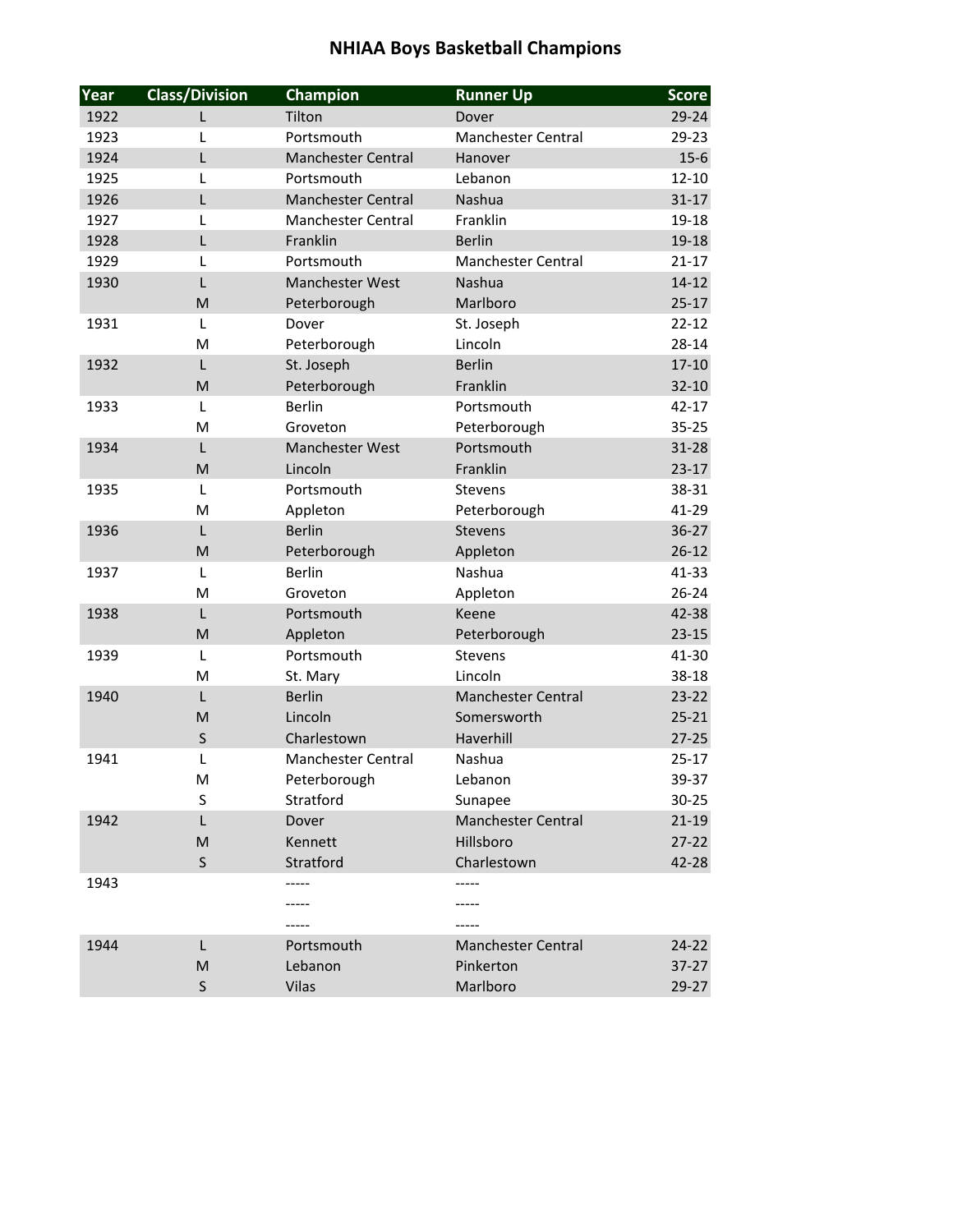| Year | <b>Class/Division</b>                                                                                      | Champion                  | <b>Runner Up</b>          | <b>Score</b> |
|------|------------------------------------------------------------------------------------------------------------|---------------------------|---------------------------|--------------|
| 1945 | L                                                                                                          | <b>Manchester Central</b> | Concord                   | $24 - 21$    |
|      | M                                                                                                          | Franklin                  | St. John                  | 48-23        |
|      | S                                                                                                          | Vilas                     | Marlboro                  | 34-33        |
| 1946 | L                                                                                                          | Nashua                    | St. Joseph                | 34-25        |
|      | M                                                                                                          | St. John                  | Littleton                 | 44-20        |
|      | S                                                                                                          | Lincoln                   | Henniker                  | 36-31        |
| 1947 | L                                                                                                          | Portsmouth                | Concord                   | 38-23        |
|      | M                                                                                                          | Pinkerton                 | Groveton                  | 39-34        |
|      | S                                                                                                          | Lincoln                   | Simonds                   | 39-17        |
| 1948 | L                                                                                                          | Concord                   | <b>Berlin</b>             | $31 - 24$    |
|      | M                                                                                                          | Pinkerton                 | Exeter                    | $37 - 28$    |
|      | $\sf S$                                                                                                    | West Lebanon              | Lincoln                   | 39-32        |
| 1949 | L                                                                                                          | Nashua                    | <b>Manchester Central</b> | 50-33        |
|      | M                                                                                                          | Pinkerton                 | Hillsboro                 | $35 - 31$    |
|      | S                                                                                                          | Ashland                   | Belmont                   | 34-28        |
| 1950 | L                                                                                                          | Portsmouth                | <b>Manchester Central</b> | 40-37        |
|      | M                                                                                                          | Kennett                   | Somersworth               | 37-35        |
|      | $\sf S$                                                                                                    | Ashland                   | Belmont                   | $37 - 21$    |
| 1951 | L                                                                                                          | Portsmouth                | Concord                   | $41 - 31$    |
|      | M                                                                                                          | Lancaster                 | Groveton                  | $42 - 41$    |
|      | S                                                                                                          | Vilas                     | Walpole                   | 47-42        |
| 1952 | L                                                                                                          | Portsmouth                | Keene                     | 34-26        |
|      | M                                                                                                          | Gorham                    | St. Mary                  | 47-44        |
|      | S                                                                                                          | Whitefield                | Walpole                   | 60-59        |
| 1953 | L                                                                                                          | Portsmouth                | <b>Berlin</b>             | $72 - 41$    |
|      | M                                                                                                          | Gorham                    | St. John                  | 53-50        |
|      | S                                                                                                          | Woodsville                | Whitefield                | 68-50        |
| 1954 | L                                                                                                          | Nashua                    | Portsmouth                | $51 - 46$    |
|      | M                                                                                                          | St. John                  | Gorham                    | 46-44        |
|      | $\sf S$                                                                                                    | Henniker                  | Lincoln                   | 66-39        |
| 1955 | L                                                                                                          | <b>Manchester Central</b> | Laconia                   | 69-59        |
|      | M                                                                                                          | Raymond                   | Tilton-Northfield         | 76-50        |
|      | S                                                                                                          | Holy Rosary               | Thayer                    | 49-40        |
| 1956 | L                                                                                                          | Concord                   | Keene                     | 59-38        |
|      | M                                                                                                          | Gorham                    | Newmarket                 | 47-40        |
|      | $\sf S$                                                                                                    | Henniker                  | Troy                      | $51 - 49$    |
| 1957 | L                                                                                                          | Manchester Central        | Portsmouth                | 47-40        |
|      | M                                                                                                          | Pinkerton                 | Groveton                  | $41 - 33$    |
|      | S                                                                                                          | Henniker                  | Walpole                   | 64-59        |
| 1958 | L                                                                                                          | <b>Bishop Bradley</b>     | <b>Berlin</b>             | 63-44        |
|      | $\mathsf{M}% _{T}=\mathsf{M}_{T}\!\left( a,b\right) ,\ \mathsf{M}_{T}=\mathsf{M}_{T}\!\left( a,b\right) ,$ | Pinkerton                 | Hampton                   | 60-34        |
|      | $\sf S$                                                                                                    | Charlestown               | <b>Holy Rosary</b>        | 39-36        |
| 1959 | L                                                                                                          | Nashua                    | Concord                   | 56-39        |
|      | M                                                                                                          | Kennett                   | Charlestown               | 49-43        |
|      | S                                                                                                          | Newmarket                 | <b>Holy Rosary</b>        | 59-57        |
| 1960 | L                                                                                                          | Nashua                    | Portsmouth                | 36-31        |
|      | M                                                                                                          | Kennett                   | Woodsville                | 46-36        |
|      | $\sf S$                                                                                                    | West Lebanon              | Walpole                   | 37-36        |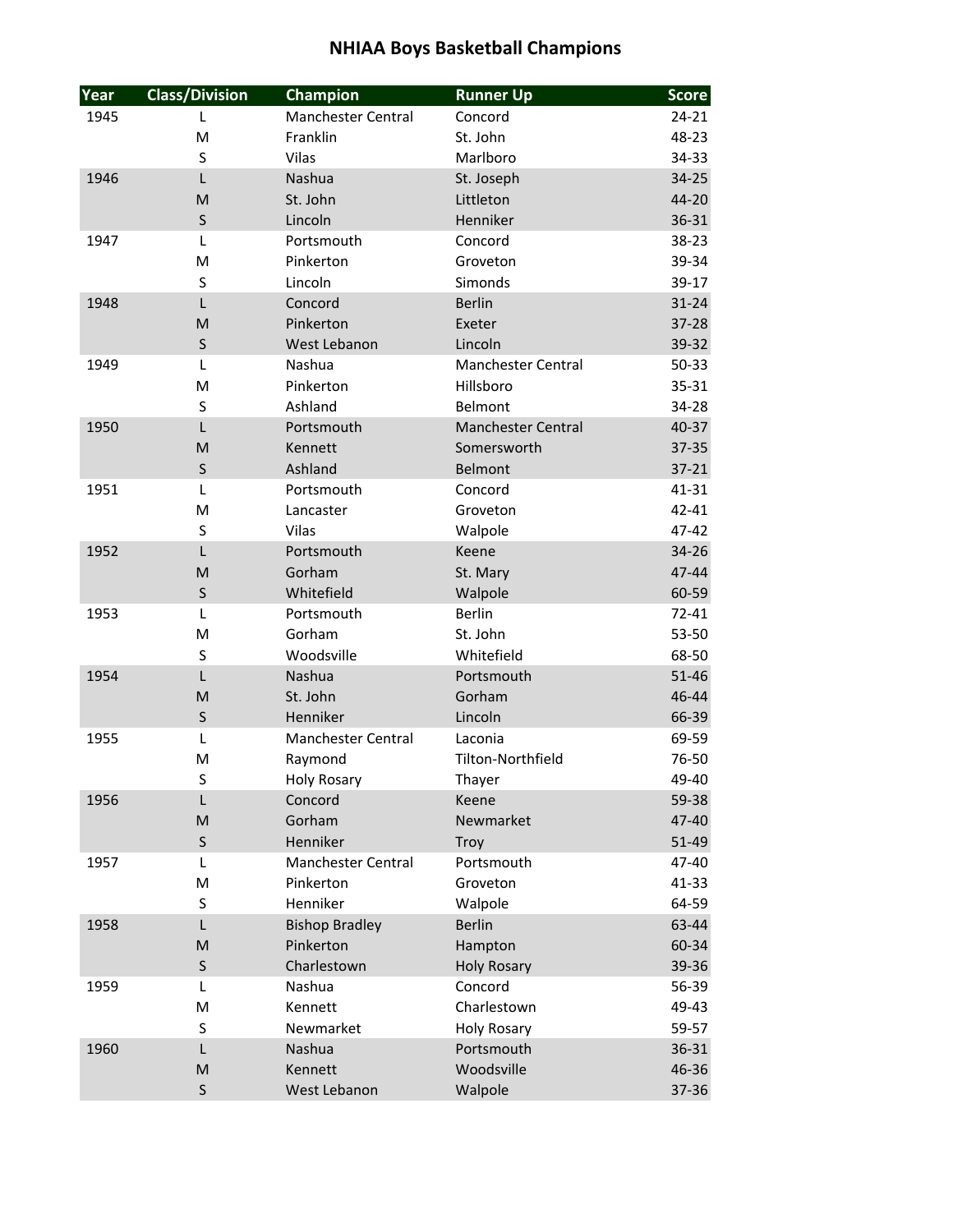| Year | <b>Class/Division</b> | Champion                   | <b>Runner Up</b>           | <b>Score</b> |
|------|-----------------------|----------------------------|----------------------------|--------------|
| 1961 | L                     | Portsmouth                 | Nashua                     | 64-54        |
|      | M                     | Kennett                    | St. John                   | 74-62        |
|      | S                     | Walpole                    | Hopkinton                  | 45-38        |
| 1962 | L                     | Concord                    | <b>Manchester Central</b>  | 46-44        |
|      | M                     | St. John                   | Kennett                    | 40-27        |
|      | $\sf S$               | New London                 | Marlboro                   | 47-42        |
| 1963 | L                     | <b>Bishop Bradley</b>      | Keene                      | 79-60        |
|      | M                     | Charlestown                | Gorham                     | 56-45        |
|      | S                     | Coe-Brown                  | Sunapee                    | 50-37        |
| 1964 | L                     | <b>Bishop Bradley</b>      | Spaulding                  | 48-46        |
|      | T                     | <b>Bishop Brady</b>        | Woodbury                   | 64-47        |
|      | M                     | Newmarket                  | <b>Oyster River</b>        | $51 - 45$    |
|      | $\sf S$               | Hopkinton                  | Walpole                    | 65-40        |
| 1965 | L                     | Portsmouth                 | Nashua                     | 83-50        |
|      | T                     | <b>Bishop Brady</b>        | Kingswood                  | 76-57        |
|      | M                     | Hopkinton                  | Goffstown                  | 61-49        |
|      | S                     | <b>Hollis</b>              | Walpole                    | $52 - 47$    |
| 1966 | L                     | Winnacunnet                | <b>Bishop Bradley</b>      | 64-52        |
|      | ı                     | <b>Bishop Brady</b>        | Lebanon                    | 86-76        |
|      | M                     | Hopkinton                  | Gorham                     | $55 - 45$    |
|      | $\sf S$               | Walpole                    | Epping                     | 63-32        |
| 1967 | L                     | <b>Manchester Central</b>  | Nashua                     | 66-58        |
|      | T                     | Lebanon                    | Franklin                   | 68-54        |
|      | M                     | Tilton-Northfield          | <b>Oyster River</b>        | 64-59 (OT)   |
|      | S                     | Pittsburg                  | Thayer                     | $51 - 45$    |
| 1968 | L                     | Dover                      | Portsmouth                 | $72 - 57$    |
|      | L                     | Pembroke                   | Littleton                  | 56-52        |
|      | M                     | Merrimack                  | Woodsville                 | 67-64        |
|      | $\sf S$               | Hollis                     | Lin-Wood                   | 44-35        |
| 1969 | L                     | Nashua                     | <b>Manchester Memorial</b> | 56-48        |
|      | T                     | Somersworth                | Milford                    | 66-56        |
|      | M                     | Woodsville                 | Pittsfield                 | 97-41        |
|      | S                     | Epping                     | Lin-Wood                   | 29-27        |
| 1970 | L                     | <b>Manchester Memorial</b> | Nashua                     | 68-65        |
|      |                       | Littleton                  | Lebanon                    | 83-59        |
|      | M                     | Farmington                 | Merrimack                  | 95-83 (OT)   |
|      | $\sf S$               | Ashland                    | Belmont                    | 51-48        |
| 1971 | L                     | <b>Manchester Memorial</b> | <b>Manchester Central</b>  | 64-58 (2OT)  |
|      | T                     | Littleton                  | Goffstown                  | 76-58        |
|      | M                     | Woodsville                 | Hollis                     | $71 - 41$    |
|      | S                     | <b>Austin Cate</b>         | Epping                     | 66-55        |
| 1972 | L                     | Milford                    | <b>Manchester Central</b>  | 79-71        |
|      | I                     | Pembroke                   | <b>Fall Mountain</b>       | 87-71        |
|      | M                     | Hinsdale                   | Newmarket                  | $52 - 45$    |
|      | $\sf S$               | Lisbon                     | Alton                      | 53-46        |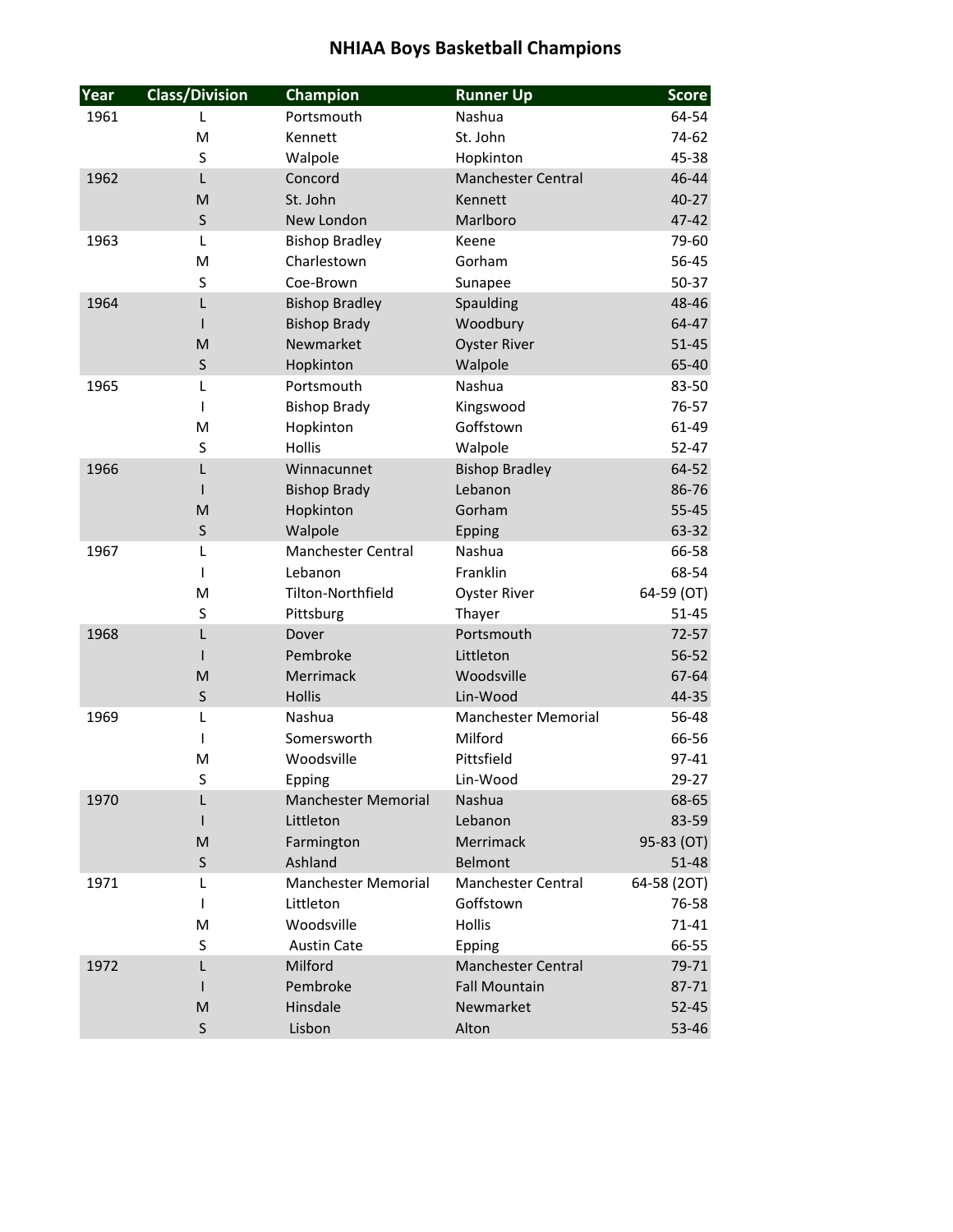| Year | <b>Class/Division</b> | Champion                   | <b>Runner Up</b>          | <b>Score</b> |
|------|-----------------------|----------------------------|---------------------------|--------------|
| 1973 | L                     | Manchester West            | <b>Manchester Central</b> | 82-72        |
|      | I                     | <b>Fall Mountain</b>       | Somersworth               | 68-64        |
|      | M                     | Woodsville                 | <b>Hollis</b>             | 61-53        |
|      | S                     | Lisbon                     | <b>Austin Cate</b>        | 61-52        |
| 1974 | L                     | <b>Manchester Central</b>  | Portsmouth                | 71-68        |
|      |                       | Goffstown                  | Hanover                   | $50 - 42$    |
|      | M                     | Hinsdale                   | Inter-Lakes               | 46-44        |
|      | $\sf S$               | <b>Austin Cate</b>         | <b>Nute</b>               | 50-44        |
| 1975 | L                     | Trinity                    | Nashua                    | 53-50        |
|      | I                     | Milford                    | Merrimack                 | 66-58        |
|      | M                     | <b>Oyster River</b>        | Woodsville                | 76-56        |
|      | S                     | Pittsburg                  | <b>Austin Cate</b>        | 65-56        |
| 1976 | L                     | Trinity                    | Portsmouth                | 59-58        |
|      |                       | <b>Bishop Brady</b>        | Timberlane                | 59-48        |
|      | M                     | Woodsville                 | Newmarket                 | 55-50        |
|      | $\sf S$               | Marlboro                   | Colebrook                 | 59-51        |
| 1977 | L                     | Dover                      | Portsmouth                | 64-60        |
|      | ı                     | Exeter                     | Pembroke                  | 63-55        |
|      | M                     | Woodsville                 | Hinsdale                  | $61 - 47$    |
|      | S                     | Groveton                   | Marlboro                  | 59-52        |
| 1978 | L                     | <b>Nashua</b>              | Alvirne                   | 58-55 (2OT)  |
|      | ı                     | Pembroke                   | Laconia                   | $57 - 46$    |
|      | M                     | Hinsdale                   | Plymouth                  | 76-75 (OT)   |
|      | $\sf S$               | Groveton                   | Coe Brown                 | $57-43$      |
| 1979 | L                     | <b>Manchester Central</b>  | Portsmouth                | 59-55        |
|      | I                     | Somersworth                | Pembroke                  | $77 - 51$    |
|      | M                     | Newmarket                  | <b>Oyster River</b>       | 62-57        |
|      | S                     | Groveton                   | Alton                     | 68-65        |
| 1980 | L                     | Nashua                     | <b>Manchester Central</b> | $57-43$      |
|      |                       | Lebanon                    | Timberlane                | 60-53        |
|      | M                     | Newmarket                  | Groveton                  | 78-66        |
|      | $\sf S$               | <b>Nute</b>                | Derryfield                | 49-38        |
| 1981 | I                     | Manchester Central         | Winnacunnet               | 70-64        |
|      | T                     | Timberlane                 | <b>Oyster River</b>       | 56-52 (OT)   |
|      | M                     | Newmarket                  | Pittsfield                | 49-47 (OT)   |
|      | S                     | Lisbon                     | Henniker                  | 50-36        |
| 1982 | L                     | <b>Manchester Memorial</b> | Nashua                    | 69-62        |
|      |                       | Timberlane                 | Somersworth               | 58-41        |
|      | M                     | Hillsboro                  | Thayer                    | $62 - 61$    |
|      | S                     | Coe-Brown                  | Lisbon                    | 60-43        |
| 1983 | L                     | <b>Bishop Guertin</b>      | Nashua                    | 56-50        |
|      | I                     | <b>White Mountains</b>     | Somersworth               | 54-50        |
|      | M                     | Hillsboro                  | Hinsdale                  | $57 - 51$    |
|      | S                     | Derryfield                 | Orford                    | 78-52        |
| 1984 | L                     | Portsmouth                 | <b>Bishop Guertin</b>     | 59-46        |
|      |                       | Somersworth                | Pembroke                  | $55 - 51$    |
|      | M                     | Farmington                 | Conant                    | 76-54        |
|      | $\sf S$               | Coe-Brown                  | Derryfield                | 46-40        |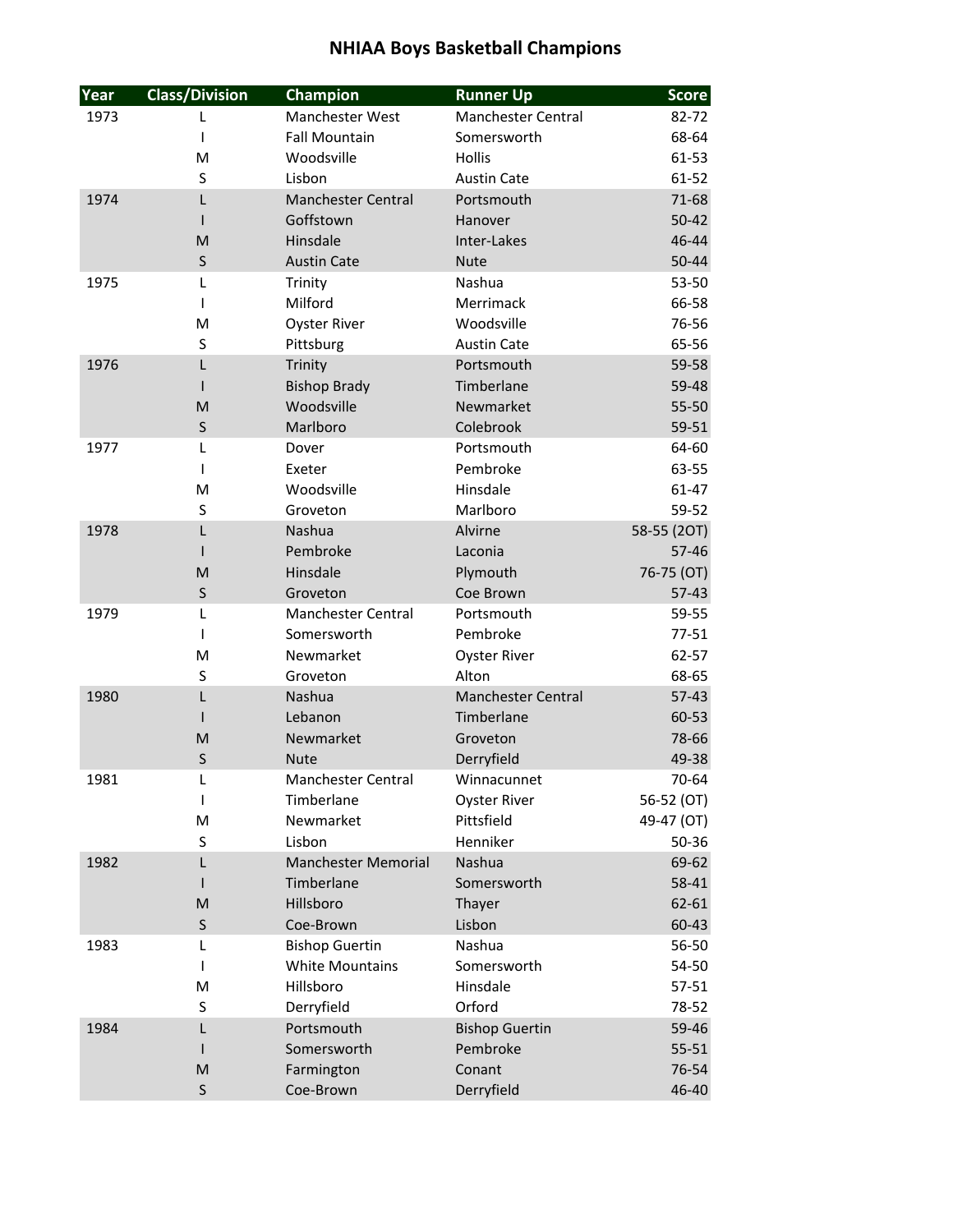| Year | <b>Class/Division</b> | Champion                  | <b>Runner Up</b>          | <b>Score</b> |
|------|-----------------------|---------------------------|---------------------------|--------------|
| 1985 | L                     | Trinity                   | Dover                     | 61-58        |
|      | T                     | Pembroke                  | <b>Fall Mountain</b>      | $55 - 52$    |
|      | M                     | Conant                    | Hillsboro                 | 58-44        |
|      | S                     | Pittsburg                 | Groveton                  | 51-44        |
| 1986 | L                     | Nashua                    | <b>Bishop Guertin</b>     | 66-65        |
|      |                       | Con Val                   | <b>Fall Mountain</b>      | $52 - 48$    |
|      | M                     | Newmarket                 | Conant                    | $59 - 51$    |
|      | $\sf S$               | Pittsburg                 | Moultonborough            | $71 - 53$    |
| 1987 | L                     | Concord                   | Nashua                    | $52 - 48$    |
|      | T                     | Goffstown                 | Lebanon                   | 64-44        |
|      | M                     | Mascoma                   | Franklin                  | 54-37        |
|      | $\sf S$               | Moultonborough            | Calvary Christian         | 50-38        |
| 1988 | L                     | Pinkerton                 | <b>Manchester Central</b> | 59-56        |
|      | L                     | <b>Oyster River</b>       | Lebanon                   | 65-51        |
|      | M                     | Farmington                | Mascoma                   | 78-70        |
|      | $\sf S$               | Lin-Wood                  | Moultonborough            | 41-40 (OT)   |
| 1989 | L                     | <b>Manchester Central</b> | Pinkerton                 | 59-52        |
|      | T                     | Merrimack Valley          | Con Val                   | 57-54        |
|      | M                     | Mascoma                   | Gilford                   | 48-44        |
|      | $\sf S$               | Epping                    | <b>Nute</b>               | 58-39        |
| 1990 | L                     | Pinkerton                 | <b>Manchester Central</b> | 62-54        |
|      |                       | <b>Merrimack Valley</b>   | Kennett                   | $65 - 55$    |
|      | M                     | Littleton                 | Pittsfield                | 72-60        |
|      | $\sf S$               | <b>Nute</b>               | Wilton-Lyndeborough       | 56-45        |
| 1991 | L                     | Nashua                    | Merrimack                 | 58-48        |
|      | T                     | Pembroke                  | Merrimack Valley          | 79-61        |
|      | M                     | St. Thomas                | Mascenic                  | 75-60        |
|      | S                     | Epping                    | Colebrook                 | 62-54        |
| 1992 | L                     | Winnacunnet               | Keene                     | 48-43        |
|      | I                     | <b>Oyster River</b>       | Con Val                   | 58-51 (OT)   |
|      | M                     | St. Thomas                | Inter-Lakes               | $52 - 41$    |
|      | S                     | Epping                    | Derryfield                | 51-50        |
| 1993 | L                     | <b>Manchester West</b>    | Pinkerton                 | 61-41        |
|      | T                     | Merrimack Valley          | Con Val                   | 74-72 (OT)   |
|      | M                     | John Stark                | <b>Fall Mountain</b>      | 58-55 (2OT)  |
|      | S                     | Stratford                 | Orford                    | 40-39        |
| 1994 | L                     | Portsmouth                | Concord                   | 55-49        |
|      |                       | Con Val                   | Lebanon                   | 52-49        |
|      | M                     | <b>Fall Mountain</b>      | Inter-Lakes               | 67-55        |
|      | $\sf S$               | Laconia Christian         | Calvary Christian         | 69-54        |
| 1995 | L                     | Salem                     | Winnacunnet               | 62-57        |
|      | L                     | <b>Oyster River</b>       | Lebanon                   | $55 - 52$    |
|      | M                     | Newfound                  | Conant                    | 67-59        |
|      | S                     | Calvary Christian         | Profile                   | 56-52        |
| 1996 | L                     | <b>Manchester Central</b> | Winnacunnet               | 66-55        |
|      | L                     | <b>Oyster River</b>       | <b>Bishop Brady</b>       | 58-49        |
|      | M                     | Inter-Lakes               | Gilford                   | 74-55        |
|      | $\sf S$               | Moultonborough            | Calvary Christian         | 65-55        |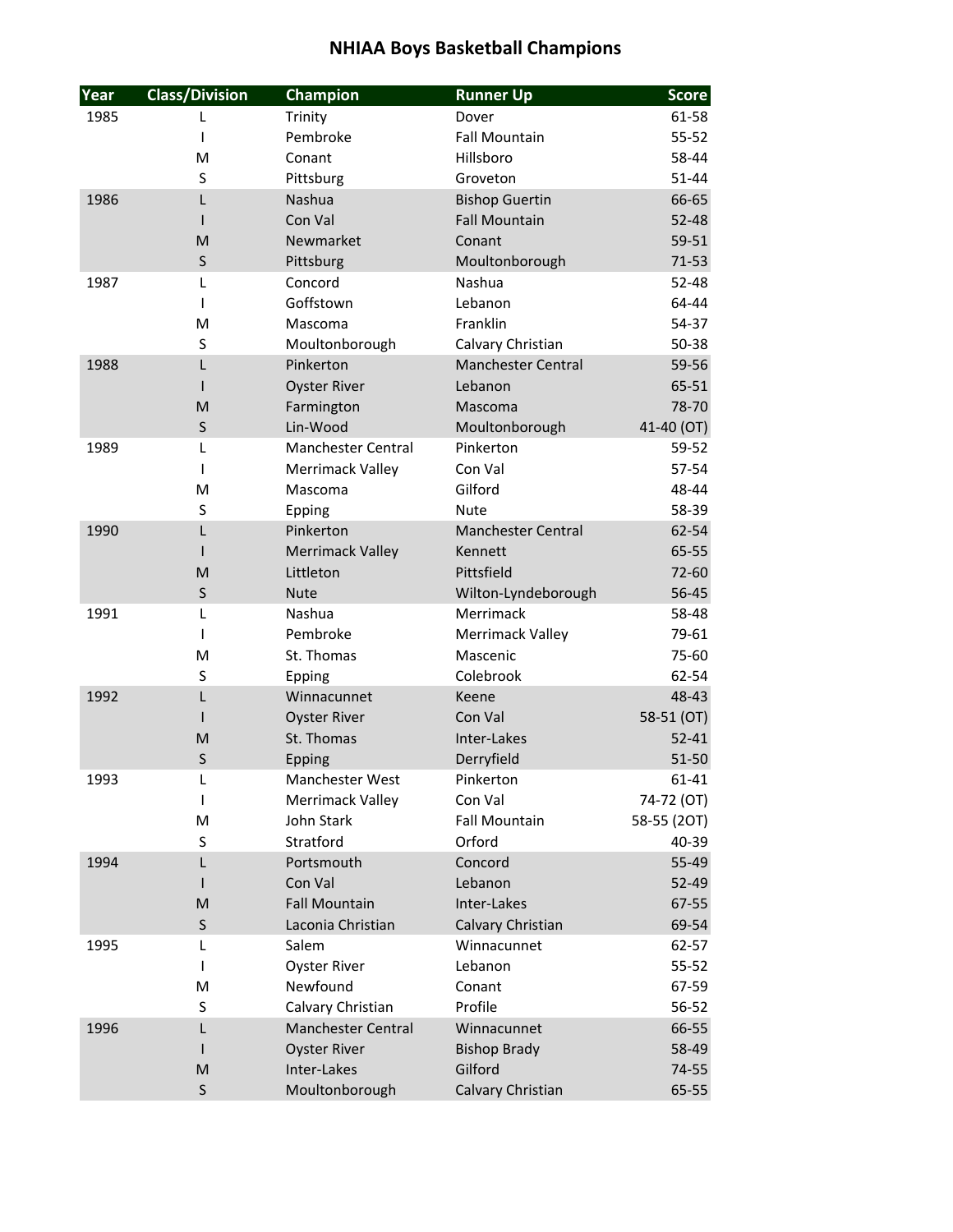| Year | <b>Class/Division</b>                                                                                      | Champion                  | <b>Runner Up</b>        | <b>Score</b> |
|------|------------------------------------------------------------------------------------------------------------|---------------------------|-------------------------|--------------|
| 1997 | L                                                                                                          | Concord                   | Winnacunnet             | 62-56        |
|      | T                                                                                                          | <b>Bishop Brady</b>       | Goffstown               | $77 - 51$    |
|      | M                                                                                                          | Coe-Brown                 | Littleton               | 58-43        |
|      | S                                                                                                          | Colebrook                 | Alton                   | 52-50        |
| 1998 | L                                                                                                          | Concord                   | Exeter                  | 73-44        |
|      |                                                                                                            | Lebanon                   | <b>Bishop Brady</b>     | 60-48        |
|      | M                                                                                                          | Conant                    | Coe-Brown               | $72 - 51$    |
|      | $\sf S$                                                                                                    | Groveton                  | Concord Christian       | 65-34        |
| 1999 | L                                                                                                          | Concord                   | Manchester West         | 67-56        |
|      | T                                                                                                          | Goffstown                 | Kearsarge               | 76-50        |
|      | M                                                                                                          | Mascenic                  | Gilford                 | 62-53        |
|      | $\sf S$                                                                                                    | Groveton                  | Concord Christian       | $75 - 43$    |
| 2000 | L                                                                                                          | <b>Manchester Central</b> | Winnacunnet             | 81-65        |
|      | L                                                                                                          | Goffstown                 | Con Val                 | 47-44        |
|      | M                                                                                                          | Inter-Lakes               | Mascenic                | 86-53        |
|      | $\sf S$                                                                                                    | Groveton                  | Profile                 | 69-38        |
| 2001 | L                                                                                                          | <b>Manchester Central</b> | Alvirne                 | $51 - 48$    |
|      | T                                                                                                          | Plymouth                  | <b>Bishop Brady</b>     | 52-50        |
|      | M                                                                                                          | Conant                    | <b>Hollis Brookline</b> | $57 - 41$    |
|      | S                                                                                                          | Groveton                  | Colebrook               | 74-73        |
| 2002 | L                                                                                                          | Nashua                    | <b>Bishop Guertin</b>   | $75 - 55$    |
|      |                                                                                                            | Hanover                   | <b>Berlin</b>           | $35 - 32$    |
|      | M                                                                                                          | Conant                    | Hillsboro               | 55-38        |
|      | $\sf S$                                                                                                    | Colebrook                 | Groveton                | $71 - 44$    |
| 2003 | L                                                                                                          | Merrimack                 | Dover                   | 78-53        |
|      | T                                                                                                          | Souhegan                  | Coe-Brown               | 53-42        |
|      | M                                                                                                          | Inter-Lakes               | Campbell                | 40-39        |
|      | S                                                                                                          | Groveton                  | Moultonborough          | 33-31        |
| 2004 | L                                                                                                          | Merrimack                 | Salem                   | 78-70        |
|      | ı                                                                                                          | Souhegan                  | John Stark              | 55-33        |
|      | M                                                                                                          | Gilford                   | Pelham                  | 65-62        |
|      | S                                                                                                          | Profile                   | Wilton-Lyndeborough     | 50-40        |
| 2005 | L                                                                                                          | Manchester Central        | Dover                   | 48-43        |
|      | T                                                                                                          | Hollis Brookline          | Pelham                  | 61-53        |
|      | M                                                                                                          | Somersworth               | Conant                  | 55-48        |
|      | S                                                                                                          | Lisbon                    | Portsmouth Christian    | $55 - 42$    |
| 2006 | L                                                                                                          | <b>Manchester Central</b> | Merrimack               | 54-39        |
|      | I                                                                                                          | Pelham                    | Bow                     | 66-53        |
|      | M                                                                                                          | Conant                    | Littleton               | 59-56        |
|      | S                                                                                                          | Lisbon                    | Colebrook               | 73-56        |
| 2007 | L                                                                                                          | Salem                     | Trinity                 | 54-51        |
|      | L                                                                                                          | Hanover                   | Portsmouth              | 40-38        |
|      | M                                                                                                          | Conant                    | Gilford                 | 53-49        |
|      | S                                                                                                          | Lisbon                    | Woodsville              | $50 - 31$    |
| 2008 | L                                                                                                          | Salem                     | Trinity                 | 66-45        |
|      | Ш                                                                                                          | Monadnock                 | Hanover                 | 42-35        |
|      | $\mathsf{M}% _{T}=\mathsf{M}_{T}\!\left( a,b\right) ,\ \mathsf{M}_{T}=\mathsf{M}_{T}\!\left( a,b\right) ,$ | Conant                    | Newmarket               | 55-48 (OT)   |
|      | S                                                                                                          | Colebrook                 | Wilton-Lyndeborough     | 68-52        |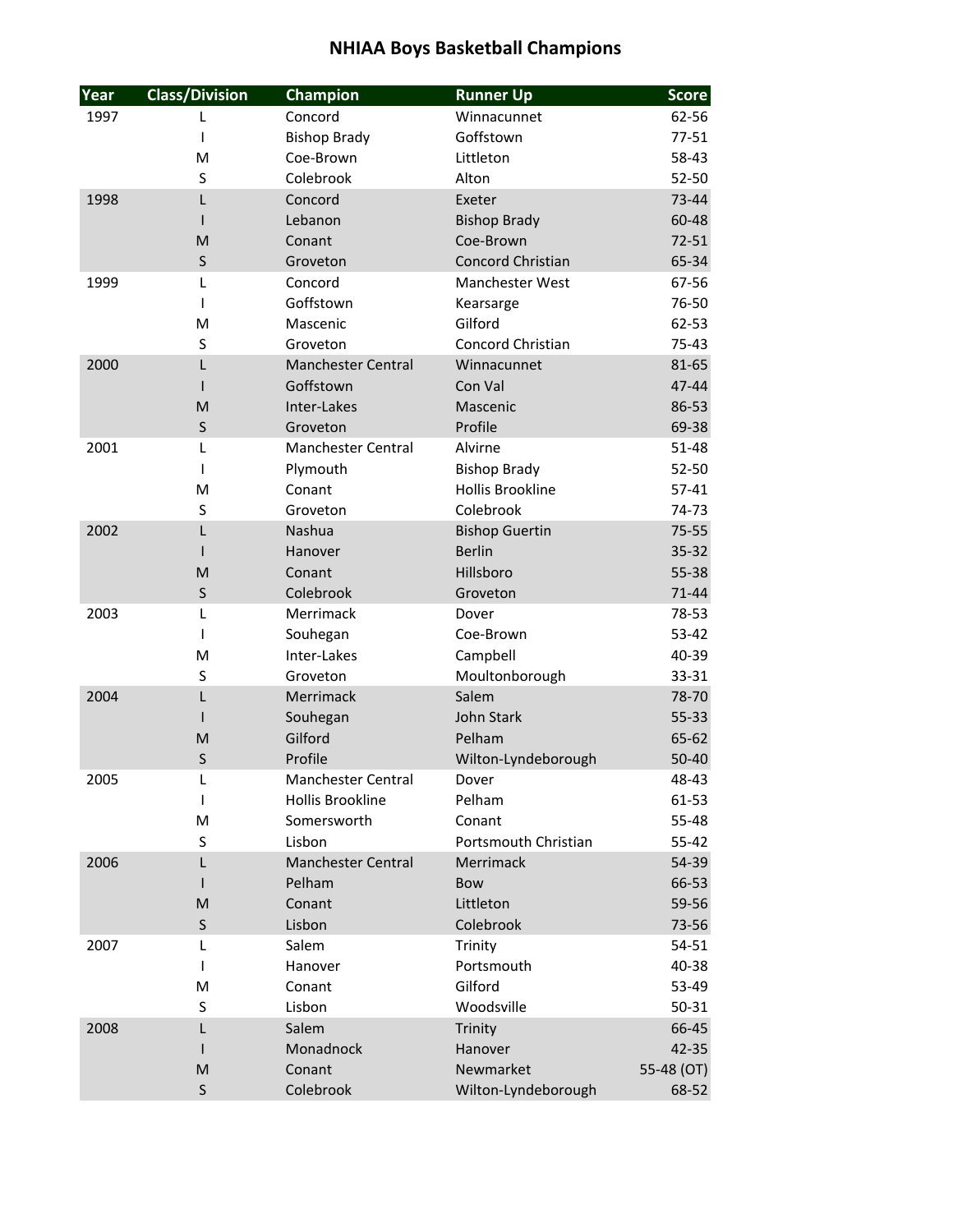| Year | <b>Class/Division</b>    | <b>Champion</b>           | <b>Runner Up</b>           | <b>Score</b> |
|------|--------------------------|---------------------------|----------------------------|--------------|
| 2009 | L                        | Trinity                   | <b>Manchester Memorial</b> | $50 - 25$    |
|      | I                        | Portsmouth                | Pelham                     | 61-48        |
|      | M                        | Conant                    | Prospect Mountain          | 43-33        |
|      | S                        | Moultonborough            | Newmarket                  | 57-45        |
| 2010 | L                        | Pinkerton                 | Winnacunnet                | 61-59 (2OT)  |
|      |                          | Milford                   | Pembroke                   | $52 - 46$    |
|      | M                        | Conant                    | <b>Berlin</b>              | $41 - 35$    |
|      | $\sf S$                  | Groveton                  | Littleton                  | $52 - 49$    |
| 2011 | T                        | <b>Bishop Guertin</b>     | Trinity                    | 54-46        |
|      | $\mathbf{II}$            | Milford                   | Portsmouth                 | 48-42        |
|      | III                      | Somersworth               | <b>Bow</b>                 | 45-39        |
|      | IV                       | Lisbon                    | Derryfield                 | 40-33        |
| 2012 | I                        | Merrimack                 | <b>Manchester Central</b>  | 65-56        |
|      | $\mathsf{II}$            | Portsmouth                | Bedford                    | 58-33        |
|      | III                      | <b>Berlin</b>             | <b>Prospect Mountain</b>   | $53 - 51$    |
|      | IV                       | Moultonborough            | Littleton                  | 54-50        |
| 2013 | T                        | Trinity                   | <b>Bishop Guertin</b>      | 50-46        |
|      | $\mathbf{I}$             | Pembroke                  | Souhegan                   | 49-41        |
|      | Ш                        | Conant                    | Campbell                   | 66-46        |
|      | IV                       | Lisbon                    | Derryfield                 | 38-36        |
| 2014 | I                        | <b>Manchester Central</b> | Merrimack                  | $70 - 61$    |
|      | $\mathbf{I}$             | Pembroke                  | Portsmouth                 | 49-40        |
|      | III                      | Conant                    | Campbell                   | 40-36        |
|      | IV                       | Epping                    | Sunapee                    | 74-70        |
| 2015 | T                        | Londonderry               | Pinkerton                  | 47-46        |
|      | $\mathbf{II}$            | <b>Bishop Brady</b>       | Portsmouth                 | 58-56        |
|      | Ш                        | Pelham                    | Conant                     | $51 - 42$    |
|      | IV                       | Wilton-Lyndeborough       | Epping                     | 50-46        |
| 2016 | $\overline{\phantom{a}}$ | <b>Manchester Central</b> | Merrimack                  | 60-58 (OT)   |
|      | $\sf II$                 | Portsmouth                | Lebanon                    | 43-29        |
|      | III                      | Pelham                    | Kearsarge                  | 43-39        |
|      | IV                       | Littleton                 | Portsmouth Christian       | 38-36        |
| 2017 | T                        | Portsmouth                | Bedford                    | 63-40        |
|      | $\mathsf{I}\mathsf{I}$   | Lebanon                   | Coe-Brown                  | 59-42        |
|      | Ш                        | Kearsarge                 | Stevens                    | 51-46        |
|      | IV                       | Groveton                  | Littleton                  | 45-43        |
| 2018 | $\mathsf{I}$             | Portsmouth                | Dover                      | 46-38        |
|      | $\mathsf{I}\mathsf{I}$   | <b>Hollis Brookline</b>   | <b>Oyster River</b>        | 56-40        |
|      | $\mathbf{III}$           | Somersworth               | Campbell                   | 53-38        |
|      | IV                       | Pittsfield                | Newmarket                  | 43-40        |
| 2019 | L                        | Exeter                    | Salem                      | 53-30        |
|      | $\mathbf \mathsf I$      | Pembroke                  | Kearsarge                  | 47-35        |
|      | Ш                        | Conant                    | Somersworth                | 61-38        |
|      | IV                       | Epping                    | Littleton                  | $72 - 61$    |